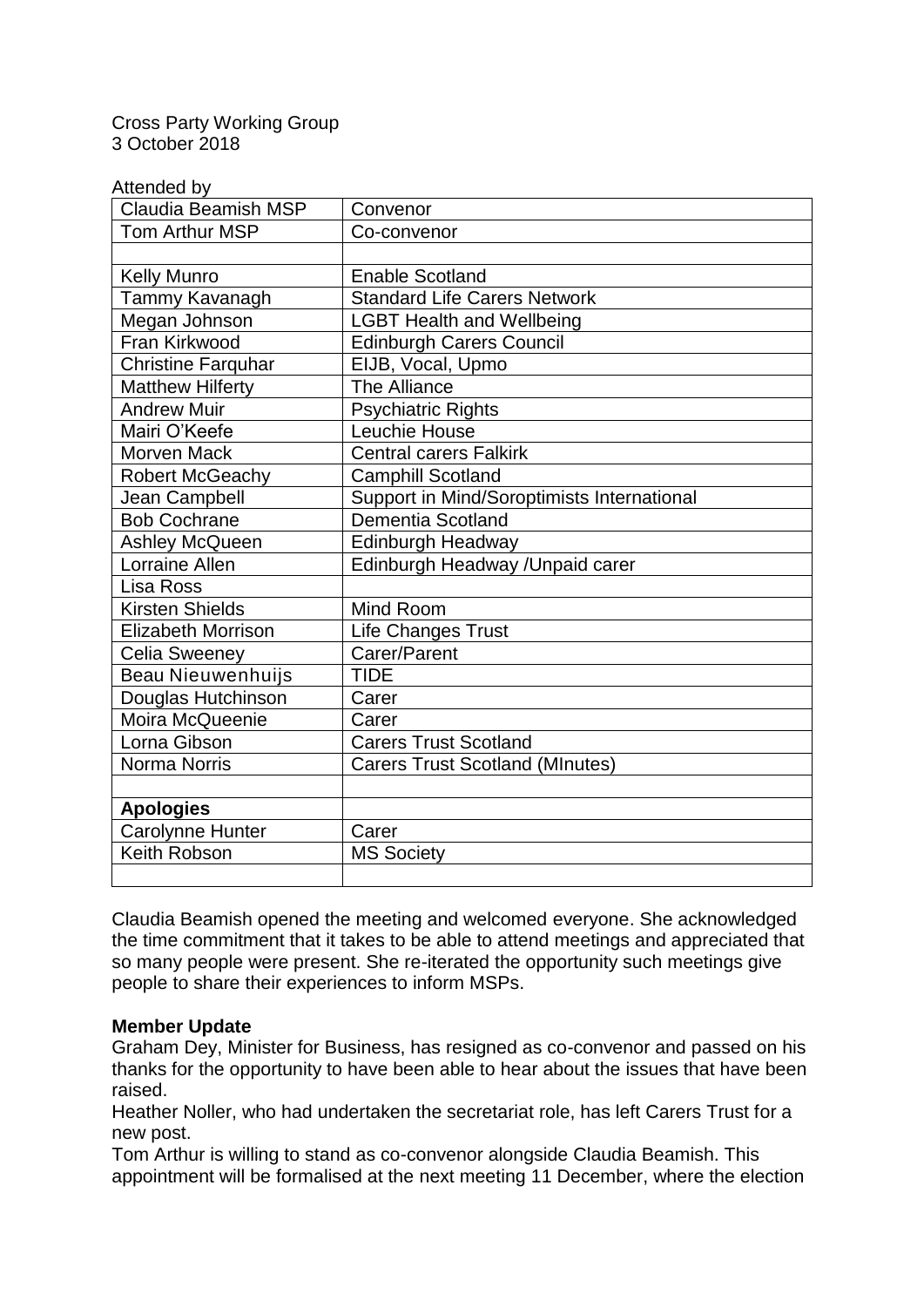of Office Bearers will be carried out. At this point the new staff member at Carers Trust will be in place.

This meeting was an open discussion and Claudia Beamish asked for contributors identify themselves and reminded them that this was an opportunity to share their experience.

Claudia asked for her thanks to be extended to Mairi O'Keefe, on her retirement, for the excellent work as CEO of Leuchie House, carried out over the last 15 years. Claudia is aware of the fight that was required to keep the service including raising £500,000 in 4 months. Mairi explained that Leuchie House provides specialist respite, with 800 interventions a year. They offer the cared-for person early intervention as well as offering respite care. Claudia highlighted it as an example of good practice and joy

**Andrew Muir** highlighted that although there has been talk about the Health and Social Care Standards these are not enforceable

He feels he has been ill-treated and that the complaints system doesn't work but instead the process takes so long that the time bar comes into effect and stops complaints progressing.

He highlighted that the Ombudsman doesn't deal with individuals and tribunals are held in secret.

He knows that he is not alone in facing this and is campaigning and raising awareness of the issue.

*Action: to write to Minister to highlight the issue. CC Jean Freeman*

**Marie O'Keefe** raised the issue of carers statements and would like to know where IJB are with their statements and how they are going to fund them.

In the General Standards for Neurological Care and Support there is only one sentence about the support that carers will need.

**Jean Campbell, Support in Mind,** provides specialist support for mental health carers in Highlands and Glasgow, supporting families involved in forensic mental health services.

They provide carer-led training for carers and professionals and run Mental Health and Money Advice across Scotland. They are involved in the National Rural Mental Health Forum.

Currently reviewing work with young people aged 14 -18

Jean is also a soroptimist and champions women's rights, which is particularly relevant as often unpaid carers are female.

**Lorraine Allen** cares for someone with an Acquired Brain Injury.

She highlighted that Edinburgh Headway, who provide much needed support, is currently housed in Astley Ainslie Hospital. NHS Lothian Is closing this hospital meaning that Headway Edinburgh need to find and fund new premises. Lorraine re-iterated her support for Edinburgh Headway and the work they are doing towards rehabilitation for people with acquired brain injury.

*Action: The importance of supporting on-going rehab and not just trauma care to be highlighted in letter to the minister. NN*